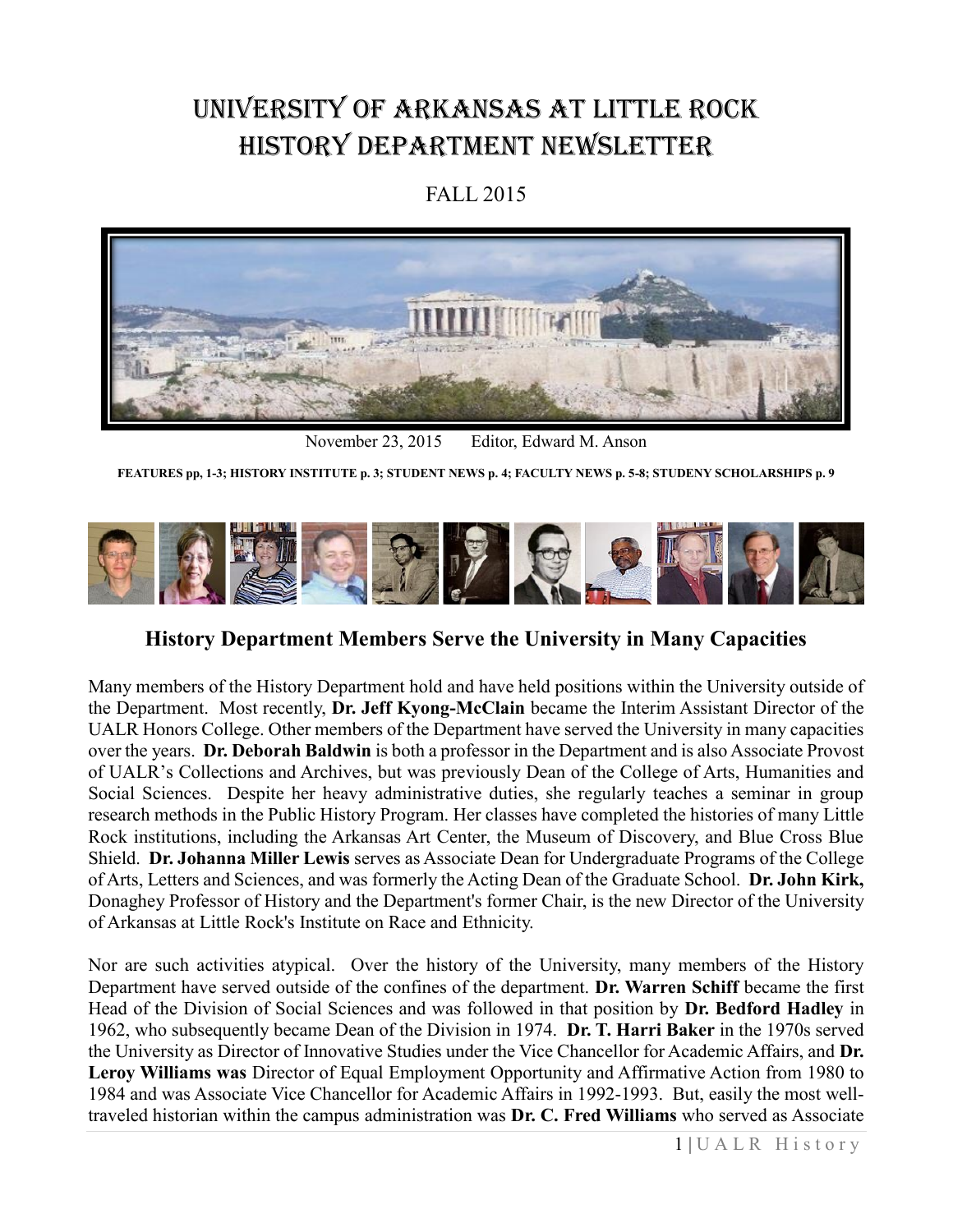Dean of the College of Liberal Arts (1980-1983), Associate Vice Chancellor for Academic Affairs (1983- 1988), and until his death in 2013 as Director of the Center for Arkansas Studies. In faculty governance, he served as President of the University Senate/Assembly. The Department has also provided the Senate/Assembly with two additional Presidents, **Drs. S. Charles Bolton** and **Edward Anson.** Dr. Williams besides having served as Chair of the History Department also was Interim Chair of the Department of Foreign and Second Language Studies. This particular honor, chairing a department other than history, was also accomplished by **Edward Anson**, who in the spring of 2015 was Interim Chair of the Department of Mathematics and Statistics.

#### **Dr. Clea E. Hupp Chosen as the New Chair of History**



Dr. Hupp, who joined the faculty in 2006, took over the duties of Chairing the History Department from Dr. John Kirk this fall. Dr. Hupp earned a Ph.D from the University of Arkansas in 2004, and has traveled extensively in the Middle East, and speaks both Arabic and French. Her work has been supported by organizations such as the John F. Kennedy Foundation, the Lyndon Johnson Foundation, the Society of Historians of American Foreign Relations, and the American Center of Oriental Research. Her latest book was recently published by I. B. Tauris and is titled *The United States and Jordan: Middle East Diplomacy during the Cold War*.

## **Dr. Kristin Dutcher Mann Named the Arkansas Council for the Social Studies "Outstanding University Faculty Member"**

![](_page_1_Picture_5.jpeg)

At the 2015 Arkansas Curriculum Conference, Dr. Kristin Dutcher Mann was named outstanding university faculty member by the Arkansas Council for the Social Studies for her work leading implementation of the new social studies frameworks around the state.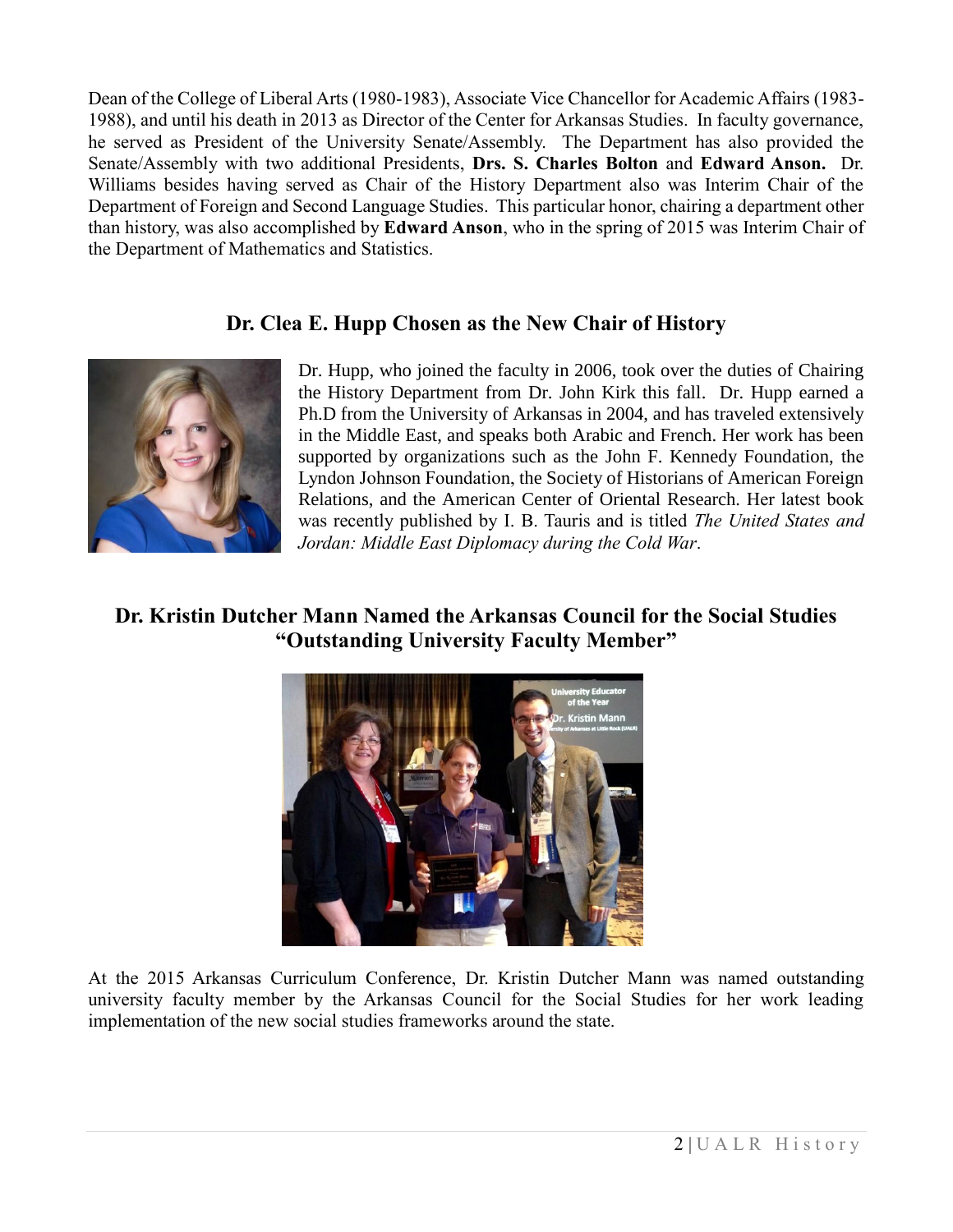![](_page_2_Picture_0.jpeg)

# **Department Welcomes New Faculty Member Michael Heil**

Michael Heil joined the history faculty at UALR as an assistant professor in fall 2015. He previously held a visiting position at Hendrix College. His research focuses on legal practice and judicial institutions in early medieval Europe and on medieval Italy. Dr. Heil is originally from Philadelphia, Pennsylvania and earned his PhD from Columbia University.

## **The 2015 Arkansas Civil Rights Heritage Trail**

![](_page_2_Picture_4.jpeg)

Dr. John Kirk, George W. Donaghey Distinguished Professor of History and the Director of the Institute of Race and Ethnicity, here addresses those assembled to celebrate the official opening of the Arkansas Civil Rights Heritage Trail, which was launched to commemorate the contributions by black Arkansans to the long civil rights struggle in the state and is the Institute's signature fall event. In 2011, twelve-inch bronze markers were laid in the ground outside the Old State House to honor participants in the 1960 sitin movement and the 1961 Freedom Rides; in 2012 the Little Rock Nine, L. C. and Daisy Bates, and attorney Christopher C. Mercer were honored with markers outside the Downtown Convention Center; in 2013 key participants in the desegregation of downtown Little Rock in 1963 were honored with markers outside the Little Rock Chamber of Commerce; and in 2014 a number of medical professionals were honored with markers at the downtown Little Rock Medical Mile. The Trail will eventually run all the way down to the Clinton Presidential Library and back up the other side of the street across from the Old State House.

## **News of the University History Institute**

The University History Institute began its twenty-seventh year of programing in October. There are still four lectures that will be offered, including Vincent Vinikas' "Abolition as Aberration: Lynching as Insurgency" on December 1, 2015; Thomas Kaiser, "the Drama of Prince Charlie and French Political Protest, 1745-1750," February 2, 2016; Charles Romney, "the American State and the Defeat of Progressive Unions in the 1940s," March 1, 2016, and John Kirk, "Winthrop Rockefeller: A Fiftieth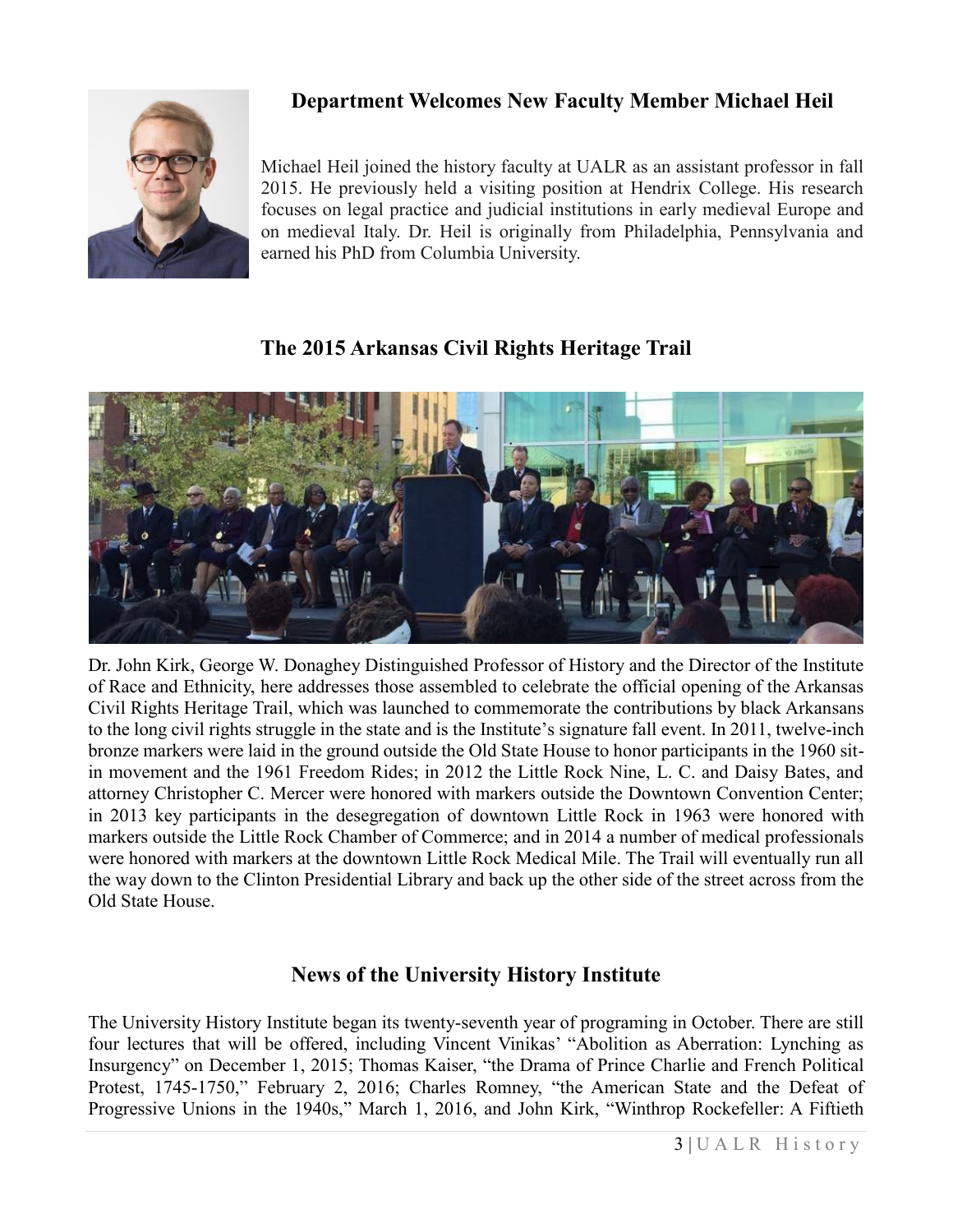Anniversary Reflection," on April 12, 2016. All lectures begin at 7:00 at the Historic Arkansas Museum. If you have not previously attended an Institute lecture give it a try. Former students do not need to join to sample the Institute's offerings but hopefully will give thought to joining. The Institute continues to use funds from the annual memberships to encourage faculty research. This year grants were made to Professor Susannah Romney to acquire "Records of New Amsterdam" and the "Minutes of Fort Orange," and to Professor Charles Romney for a variety of sources on the history of "the book." If you are interested in becoming a member contact Professor Moneyhon.

### **Phi Alpha Theta**

Phi Alpha Theta, our club for History students, is having a busy year. This semester we've already hosted a trip to a play at the Arkansas Rep, and our annual student-faculty picnic. This year's officers are Randall Crawford, Jessica Erwin, Danielle Moses, Cindy McCaskill, and Mary Baxley.

#### **Public History Program**

MA graduate Andrea Ringer (December 2012) published an article "'Purely Personal and Philosophical': Gov. Winthrop Rockefeller's Death Sentence Commutations" in the *Arkansas Historical Quarterly* 74 (Summer 2015): 130-146. The article is based on Andrea's Public History MA thesis and won the 2013 Violet B. Gingles Award from the Arkansas Historical Association.

MA graduate Nikki Senn (August 2015) will become an Architectural Historian at the Arkansas State Highway and Transportation Department in December 2015.

Three MA students recently defended completed thesis projects: Nicolette Talley, "Carl Edward Bailey and Arkansas Politics in the 1930s," Joshua Fischer, "An Exhibit on Clinton's Campaign Buttons at the William Jefferson Clinton Birthplace Home in Hope, Arkansas," and Bean Murray, "Christ Church Parochial School, Christ Church Parish, and the Mission to African Americans in the Arkansas Diocese of the Episcopal Church."

#### **Social Studies Education Alumni News**

Kandyce Long moved from eStem High School to Parkview High, where she currently teaches civics, economics, and world history.

Stanley James and Megan Fosler accepted teaching positions at eStem High School, where they teach world history and civics/economics, respectively. Stan has continued to work with the UALR Center for Arkansas History and Culture, developing Arkansas History curriculum materials.

James Overturf currently teaches high school at the North Little Rock Freshman Academy.

Brady Bratcher, former coach and history teacher at Robinson High School, is now assistant principal at Maumelle High School.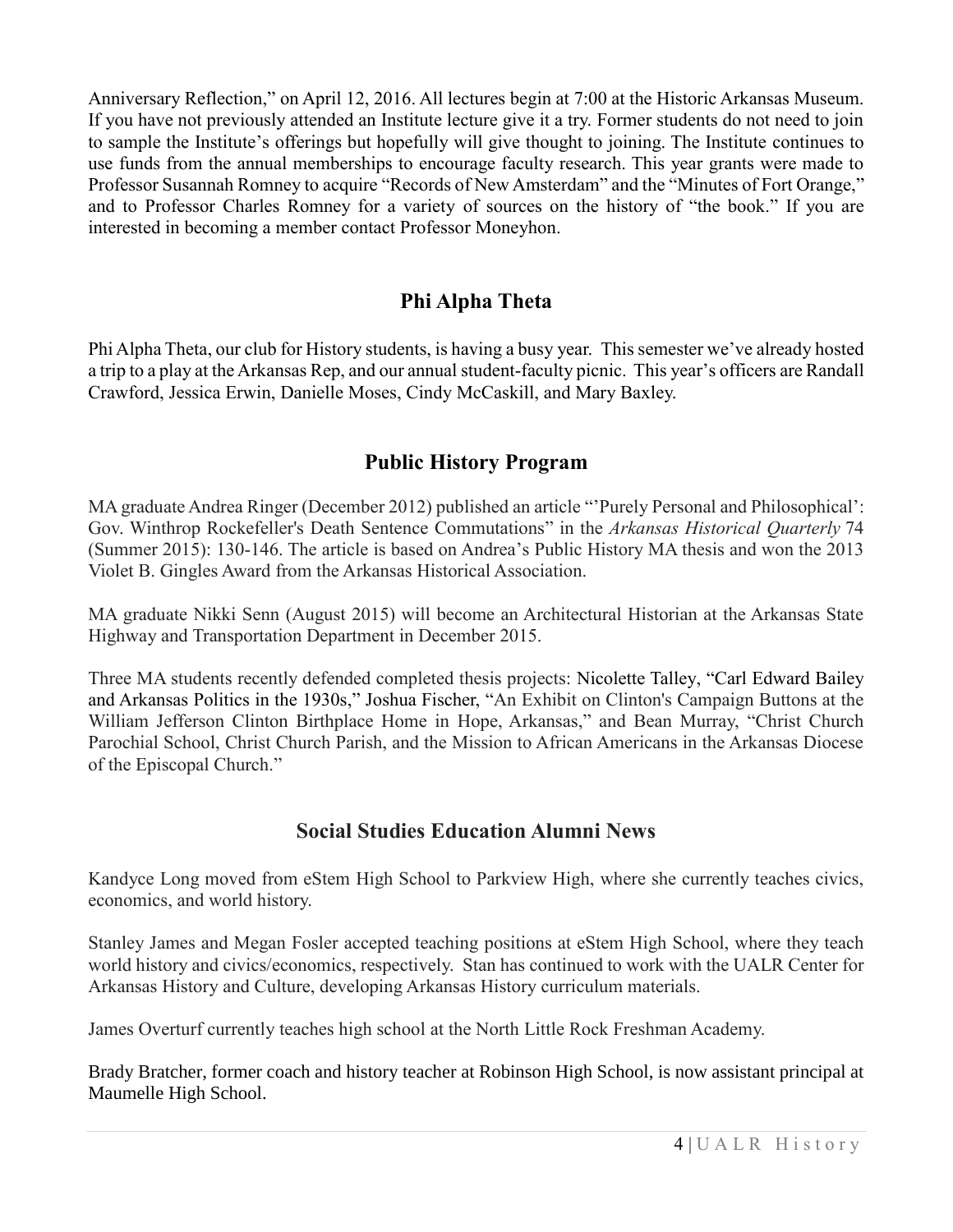### **History Day News**

District 7 History Day competition will be held on Saturday, March 5, in Stabler Hall and the Old Student Union Building on the UALR campus. This year's theme is Exploration, Encounter, and Exchange in History. Students can complete individual or group projects in documentary, website, performance, and exhibit categories, or write individual historical papers. For more information, or to help judge, please contact Dr. Mann at [kdmann@ualr.edu.](mailto:kdmann@ualr.edu)

#### **Faculty News**

![](_page_4_Picture_3.jpeg)

**Edward M. Anson**, Professor of History, published for E. J. Brill a second, revised, edition of his *Eumenes of Cardia: A Greek Among Macedonians* (Boston and Leiden: 2015); "'Shock and Awe' à la Alexander the Great." *In The Many Faces of War* (Oxford University Press. Oxford: 2015): 215-235; in press: "Ptolemy and the Destruction of the First Regency,*"* in a yet untitled collection. He gave a paper, "Fortress Egypt: The Abortive Invasions of 320 and 306 BC," delivered at the Seventh International Symposium on Alexander the Great, Catholic University, Milan, Italy, September 4, which will be published in the meeting's proceedings. Also, chaired a session at this same meeting. Anson continues as editor**,** Alexander the Great and the Hellenistic World series for Lexington Books (a division of Rowman and Littlefield), and for the series edited Jeremy Labuff's *Expanding the Polis: Sympoliteia and the Evolving Role of Elites in the Democracies of Hellenistic Karia* (2015); he continues as Associate editor for *Ancient History Bulletin,* and as an Assessor for Classics for the Australian Research Council, an agency of the Australian national government that awards grants to researchers. On campus he is a member of the Scholars Policy Council, the Campus Governance Committee, and serves as a faculty Senator. He delivered the first History Institute talk of the season, "The Augustan Transformation of Ancient Rome," on October 6. He is also the proud Grandfather of Callum Anson, born 11/13.

**Michael Heil,** Assistant Professor of History, joined the department in fall 2015. An historian of medieval Europe, he previous held a visiting position at Hendrix College. In May he presented a paper, "The Bishop as Judge and Litigant in the Towns of Early Medieval Italy," at the International Congress of Medieval Studies. In September he delivered a public lecture, "Kingship and Power in the Time of the Historical Macbeth," in conjunction with the Arkansas Repertory Theatre's production of Shakespeare's Macbeth. He is currently engaged in several projects focused on judicial practice and legal culture in early medieval Europe.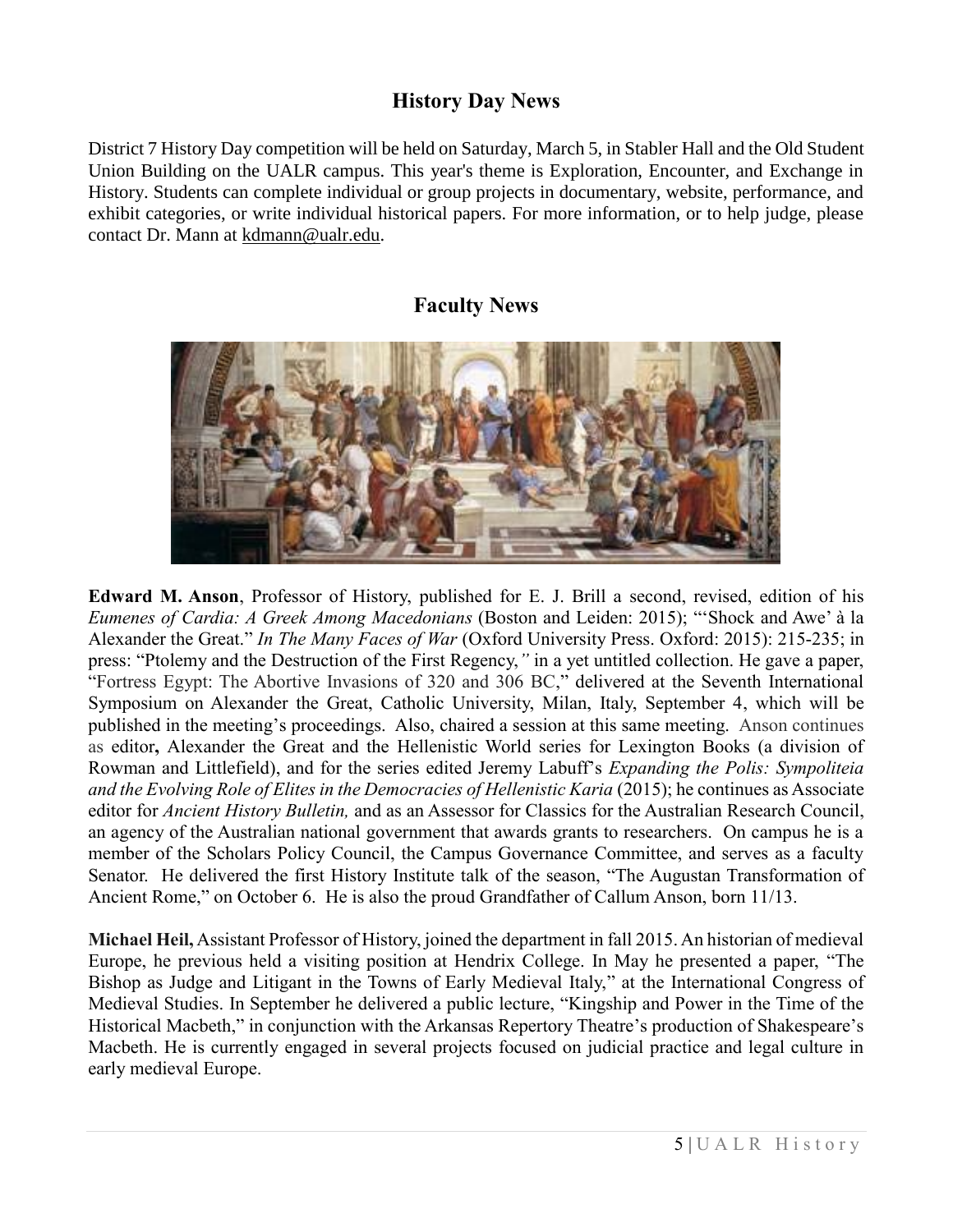**Clea Hupp**, Associate Professor of History, presented a paper on Donald Rumsfeld's mediation role in the Lebanese Civil War at the annual meeting of Society of Historians of American Foreign Relations. She wrote a chapter on Ronald Reagan's Middle East policies that appeared in the edited volume *A Companion to Ronald Reagan.* After a hurried and uncontested election on the day before the fall semester began, Dr. Hupp assumed the role of chair of the UALR History Department.

**Thomas E. Kaiser**, Professor of History, is currently working on a book manuscript entitled *Marie-Antoinette and the Austrian Plot, 1748-1794*. His chapter "The Diplomatic Origins of the French Revolution" in David Andress, ed., *Oxford Handbook of the French Revolution* (Oxford University Press) is currently in press. At the meeting of the Society for French Historical Studies in April, he presented a paper "The *Mémoire historique*: Diplomacy, Propaganda, and 'Patriotism' in Choiseul's 'Grand Exit Strategy' at the End of the Seven Years' War" and commented on a panel "*Commerce, Competition, and Colonial Reform: The French in India during the Eighteenth Century."*

**Barclay Key,** Assistant Professor of History, has begun his fourth year of teaching at UALR. He has an essay in the forthcoming volume, *Race and Ethnicity in Arkansas*, ed. John A. Kirk, and a review of *Professor-Politician: The Biography of Alabama Congressman Glen Browder* by Geni Certain in the most recent *Journal of Southern History*. Key continues to make progress on his monograph about race relations and Churches of Christ.

**John A. Kirk**, George W. Donaghey Distinguished Professor of History, accepted a new position at UALR as the director of the Institute of Race and Ethnicity. He relinquished his position as chair of the department. Kirk is half-time director of the Institute and half-time history faculty. He joins Tamisha Cheatham, a Public History MA graduate, who is the Institute's full-time Projects Coordinator, at the Institute's office on the second floor of the Ottenheimer Library, LIB Suite 202. The Institute was formed in 2011 with a mission "to seek racial and ethnic justice in Arkansas by remembering and understanding the past, informing and engaging the present, and shaping and defining the future." Kirk has been heavily involved with the work of the Institute since its founding and in particular with the Arkansas Civil Rights Heritage Trail. Kirk's main task this semester was to arrange the Trail event, which inducted fourteen honorees on the theme of "Politics & Law" at the intersection of E. Markham and Scott Streets. A highly successful campaign culminated with the inauguration ceremony on Thursday, November 12. The event this year also helped to launch the Southern Historical Association conference in Little Rock, which brought 1200 historians into the city for four days. Kirk was the local arrangements chair for the conference, assembling a committee of some forty people from academic and public history institutions and raising just short of \$14,000 to facilitate the smooth-running of the conference—a record-breaking sum for the association. Kirk did the media rounds to promote the Trail event including *AY Magazine*'s weekly slot on Fox News's "Good Morning Show" (*AY Magazine* featured the Trail in its November edition) and an interview with the *Arkansas Times* for the piece "New app, upcoming event seek to expand Arkansas's civil rights past beyond the Little Rock Nine," November 4, 2015. The *Times* article also referenced another major Institute initiative this semester, the launch of an Arkansas Civil Rights History Tour app. The app represents a collaboration between the Institute and the City of Little Rock, funded by the Arkansas Humanities Council, to provide information to residents in city and state, as well as to those visiting it, about the civil rights movement in Arkansas. Kirk wrote, helped edit and recorded a number of the narratives for the thirty-five sites the app visits. The narrative tour, which takes listeners from West Ninth Street and Broadway to UALR's Trail of Tears Park and back downtown to the Arkansas Civil Rights Heritage Trail, encompasses Black, Latino, Native American, Japanese American and Jewish history. It is available to download now from all app stores both for iPhone and Android devices in English and Spanish versions.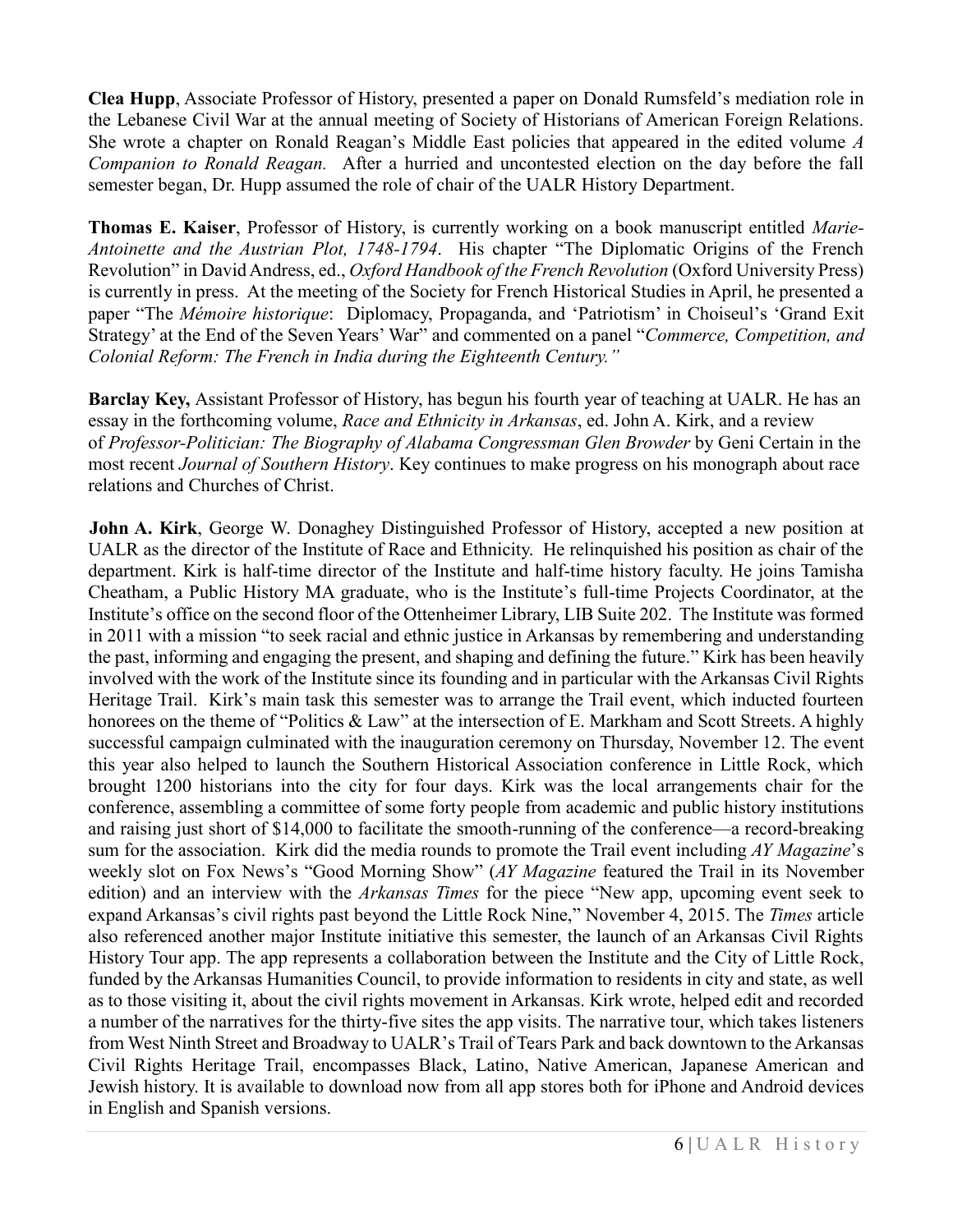**Jeff Kyong-McClain**, Associate Professor of Chinese History, was appointed Interim Assistant Director of the UALR Honors College in August, and spends much of his time advising and arranging programming for the first class of 28 students, as well as planning for the expansion of the College. Also over the summer, he led seminars on modern Chinese history at Education Service Cooperatives in Hope, Harrisburg, and De Queen, and co-led a group of teachers on a two-week tour of China. This fall, he is teaching World Civ and Modern Korea, and is busy planning a Spring Break 2016 study tour for UALR students to South Korea.

**Kristin Dutcher Mann**, Professor of History, who teaches Latin America and is social studies minor coordinator for the secondary education program at UALR, traveled to College Park, Maryland this summer to judge the National History Day competition and to continue research on Mifflin Gibbs at the National Archives. She also worked at the Newberry Library in Chicago on a separate research project about the origins of *alabados*, religious songs sung in the Franciscan and Jesuit missions in colonial Latin America. In June and July, she coordinated "unconference" style curriculum writing sessions for social studies teachers, to help them implement the new state social studies frameworks. This fall, she became one of the directors of the UALR Academy of Teaching and Learning Excellence, where she organizes bimonthly faculty and staff workshops about college teaching.

**Brian Mitchell,** Assistant Professor of History, joined the faculty of the UALR History Department in fall 2015. He specializes in African-American history. He served as a panelist on the Mosaic Templars Cultural Center's 50<sup>th</sup> anniversary of the voting Rights Act, November 3. The panel focused on the Civil Rights movement in Arkansas.

**Carl Moneyhon**, Professor of History, states that the Civil War is giving way to Reconstruction as a basis for his scholarly activity. He is looking forward to the reenactment of Arkansas Redemption and the Brooks-Baxter War. Lectures this year have begun to show the shift in emphasis with presentations of "Chaos at the Capitol: The Coke-Davis Confrontation," at "Legends and Controversy in Texas History Symposium," sponsored by the Texas State Historical Association and the Texas General Land Office, Austin, Texas and "Arkansas Reconstruction: The Limits of Change," at the Old State House Symposium on the Civil War: Emancipation and Reconstruction. Publications this year included a historiographical essay, "Civil War and Reconstruction in Texas, 1861-1874," in Bruce A. Glasrud, *et al*., *Discovering Texas History* (Norman: University of Oklahoma Press, 2014), pp. 210-242, "Race and the Struggle for Freedom: African American Arkansans after Emancipation," in John Kirk, ed., *Race and Ethnicity in Arkansas: New Perspectives* (Fayetteville: University of Arkansas Press, 2014), 17-30, and "Governor Henry Rector and the Confederacy: State's Rights Versus Military Contingencies," *Arkansas Historical Quarterly*, 73 (Winter 2014): 357-88. All can look forward to the ultimate deconstruction of the David O. Dodd myth in the *Arkansas Historical Quarterly* this fall. For an unknown reason I even got to do an interview with Vickie Newton, Soul of the South Television Network to discuss the Wainstein Report on problems in the Africa-American Studies program at the University of North Carolina, Chapel Hill and also to do some work with "Who Do You Think You Are?" on TLC.

**Jess Porter**, Associate Professor and Coordinator of Geography, was awarded promotion to Associate Professor and granted tenure this year. In other news, the National Endowment for the Humanities-funded exhibit he curated with Dr. Charles Romney, "Dust, Drought, and Dreams Gone Dry" continues its tour around the US. Jess has been working on new Dust Bowl research with his PhD advisor from Oklahoma State University, Dr. Carlos Cordova. They presented their research at the Association of American Geographers annual meeting in Chicago in April, and are working on several related manuscripts. Jess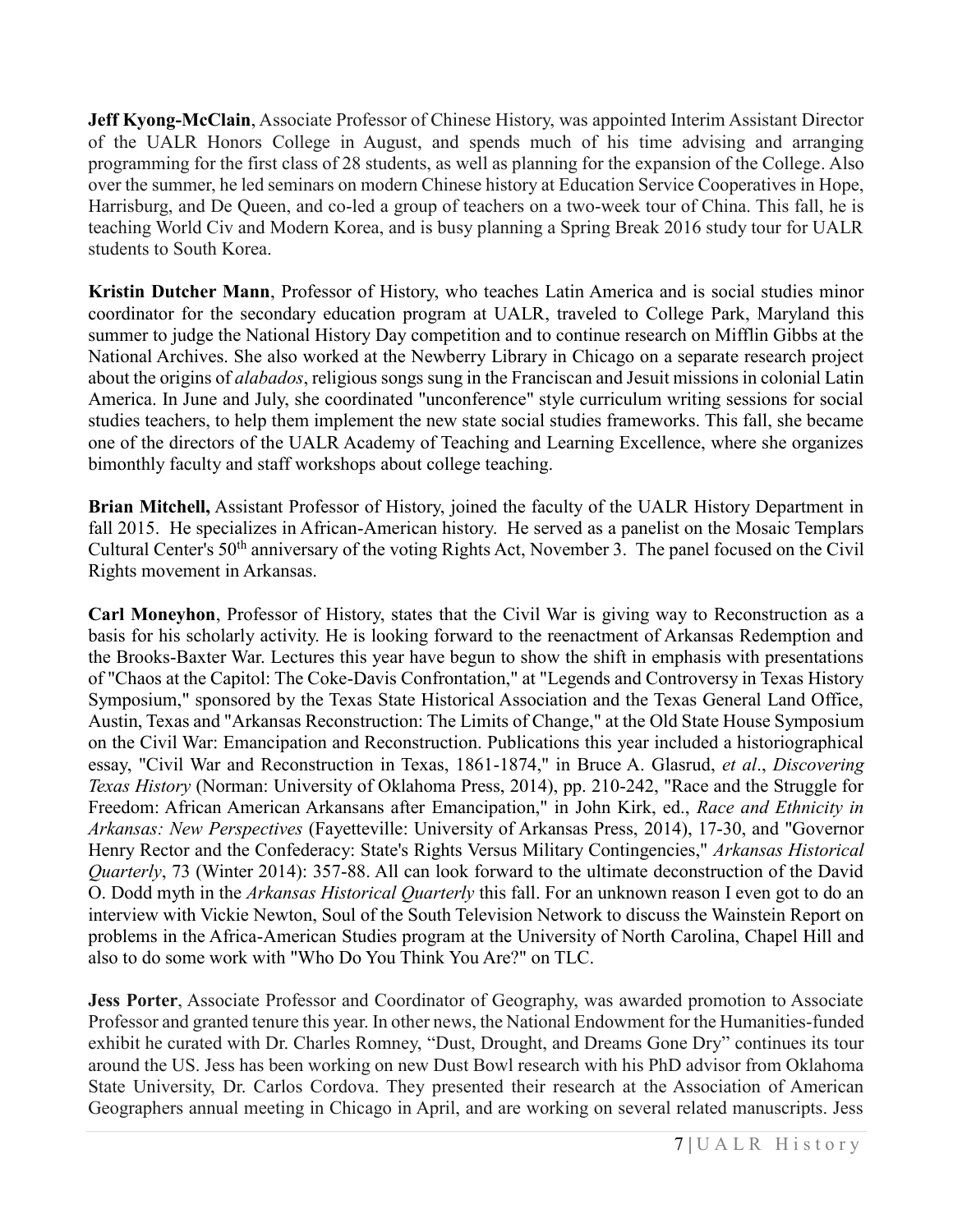and Dr. John Kirk presented several invited lectures on patterns of race and ethnicity in Little Rock. Finally, Jess' fourth and final *Encounter Geography* book was published by Pearson.

**Charles Romney,** Assistant Professor, continues to coordinate the M.A. program in Public History. This year the program renewed a grant from the National Archives Trust Fund in Washington D.C. to pay for the stipends of two graduate assistants at the Clinton Presidential Library. The grant has given \$58,050 to UALR graduate students since 2011. This year Romney also published articles on the Seattle Teamsters in *Labor History* and on "anachronic public history" in *The Public Historian*. He is a member of the National Humanities Center's institute on "Digital Textual Analysis" for 2015-2016. The institute, funded by the Mellon Foundation, "combines hands-on technical explorations with wide-ranging philosophical and theoretical discussions." His book on the American state and the defeat of progressive unions in the 1940s will be published in early 2016 by Oxford University Press.

**Susanah Shaw Romney**, Assistant Professor of History. This summer, her recent book *New Netherland Connections* received an annual First Book Prize from the Berkshire Conference of Women Historians. She is now engaged on a research project looking at settler colonization in Dutch colonies in the Hudson Valley, Guyana, southern Africa, and the Indonesian archipelago. In June, she presented a paper from that project at the Omohundro Institute of Early American History and Culture conference in Chicago. This November, she traveled to the Ethnohistory conference in Las Vegas to give a paper titled "Elusive Words and Colonial Possession in Seventeenth-Century Contact Zones: Word Exchange in Guayana in the Late Sixteenth and Early Seventeenth Centuries." She continues to offer classes on early America and the Atlantic World.

**James Ross**, Associate Professor of History, teaches modern U.S. history and Arkansas history. He has become a regular commentator for media coverage of the Little Rock School District and national issues regarding local control and race in public education. He is participating in a panel on Education and Civil Rights at the national Social Conscience Gathering: From Civil War to Civil Rights sponsored by the National Park Service in conjunction with the 150th Anniversary of the end of the Civil War.

**Vince Vinikas**, Professor of History, continues his work on the history of the governmental propaganda of Total War, and specifically, the campaigns to mobilize Americans for World War II. His current focus concerns the Roosevelt administration's efforts to commit Americans to the Allied cause despite widespread popular opposition to fighting against Nazi Germany in the years before Pearl Harbor.